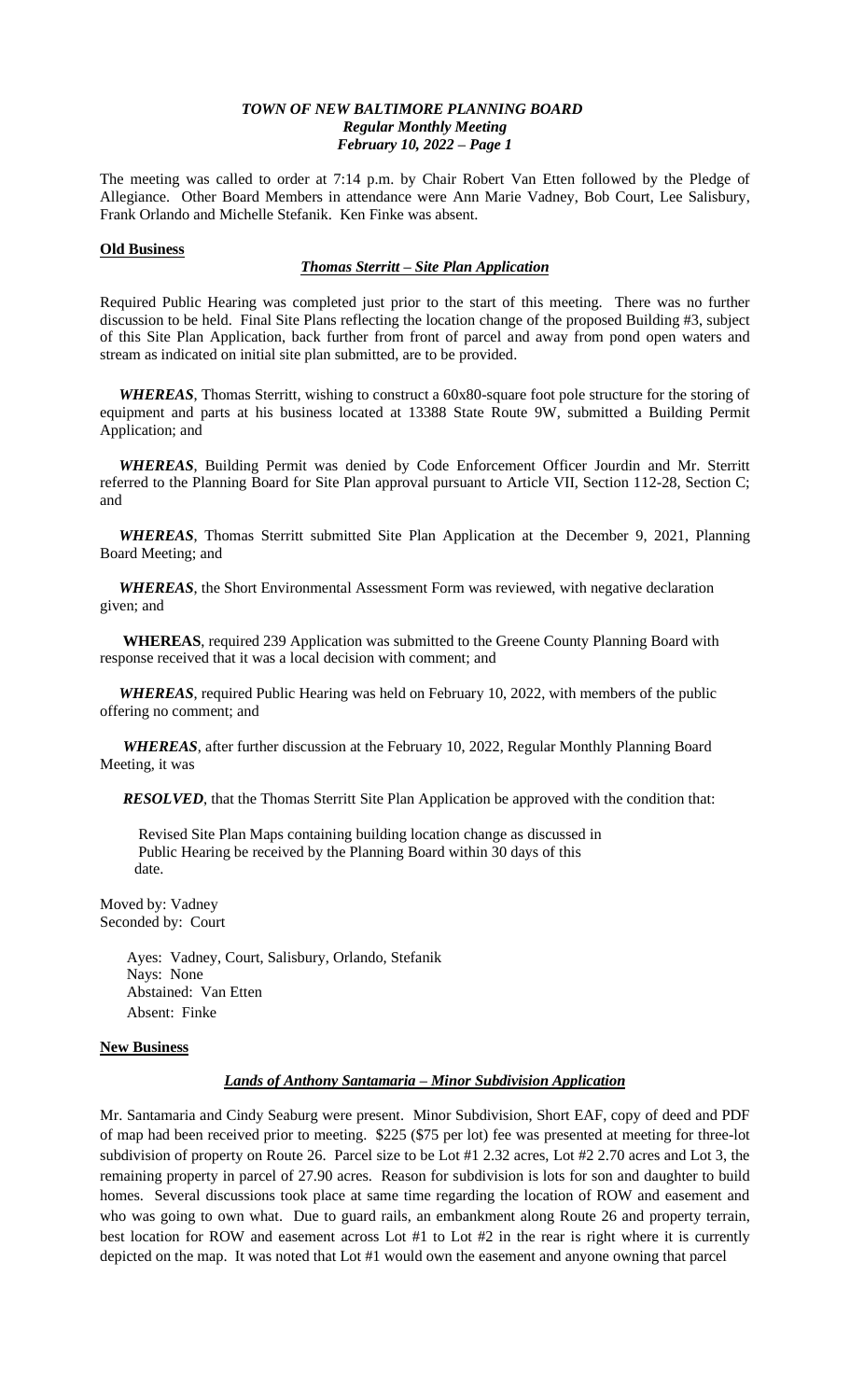would have knowledge of the easement crossing their property. One alternative discussed in the several conversations taking place would probably have decreased the acreage of Lot #1 to less than two acres necessitating line change to meet the minimum acreage requirement and two separate driveways rather than one off of Route 26. Suggestion was made that they make sure it is clear for the owner(s)/future owner(s) who is responsible for right-of-way maintenance to prevent disagreements later on, that appropriate wording is included in documents.

 It was moved by Van Etten and seconded by Vadney to classify the lands of Anthony Santamaria as a Minor Subdivision.

 Ayes: Vadney, Court, Salisbury, Orlando, Stefanik Nays: None Abstained: Van Etten Absent: Finke

Question 1(A) and 1(B) on Minor Subdivision Application were amended to reflect the acreage reflected on subdivision map and applicant initialed the change. Short Form EAF was gone through as follows:

## **Part 1 – Project and Sponsor Information**

Name of Action or Project: *Anthony Santamaria Subdivision*

Project Location: *County Rte. 26, Climax, NY.*

# Brief Description of Proposed Action changed to read: *Subdividing 27.90 acres into parcels of 2.32 acres, 2.70 acres and 22.88 acres to allow for the building of two single dwelling homes for family.*

- 1. Does the proposed action only involve the legislative adoption of a plan, local law, ordinance, administrative rule, or regulation? - *NO*
- 2. Does the proposed action require a permit, approval or funding from any other governmental Agency?
- *– NO* 3a. Total acreage of the site of the proposed action? - *27.90 acres*
- b. Total acreage to be physically disturbed? *0*
- c. Total acreage (project site and any contiguous properties) owned or controlled by the applicant or project sponsor.- *27.90*
- 4. All land uses that occur on, adjoining and near the proposed action: *Rural (non-agriculture); Forest*
- 5. Is the proposed action,
	- a. A permitted use under the zoning regulations: *Yes*
	- b. Consistent with the adopted comprehensive plan? *Yes*
- 6. Is the proposed action consistent with the predominant character of the existing built or natural landscape? - *Yes*
- 7. Is the site of the proposed action located in, or does it adjoin, a state listed Critical Environmental Area? - *NO*
- 8a. Will the proposed action result in a substantial increase in traffic above present levels? *NO*
- b. Are public transportation service(s) available at or near the site of the proposed action? *NO*
- c. Are any pedestrian accommodations or bicycle routes available on or near site of proposed action? *NO*

9. Does the proposed action meet or exceed the state energy code requirements? - *NO*

10. Will the proposed action connect to an existing public/private water supply? - *NO*

11. Will the proposed action connect to existing wastewater utilities? - *NO*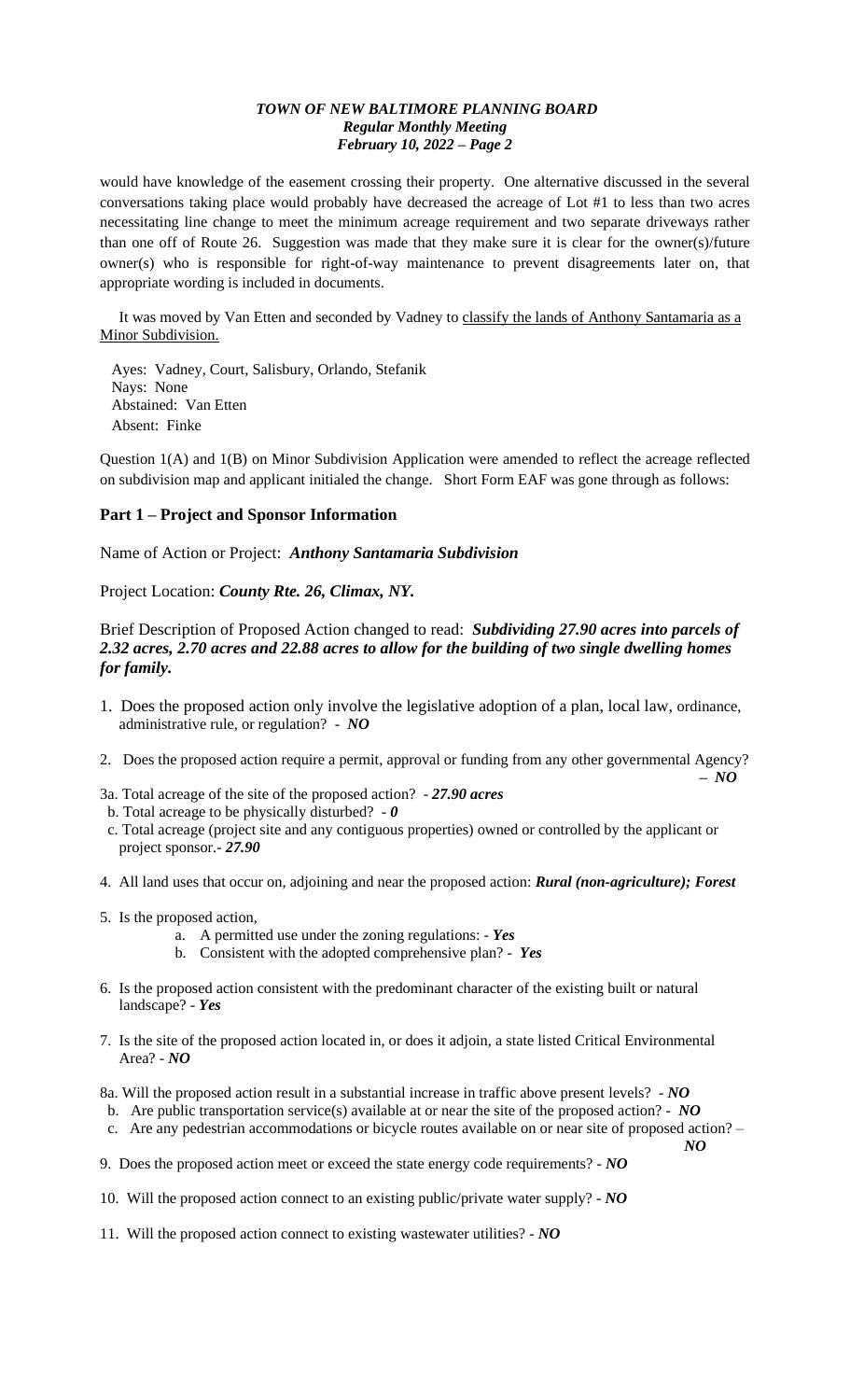- 12a. Does the site contain, or is it substantially contiguous to, a building, archaeological site or district which is listed on the National or State Register of Historic Places, or that has been determined by the Commissioner of the NYS Office of Parks, Recreation and Historic Preservation to be eligible for listing on the State Register of Historic Places? – *NO*
	- b. Is the proposed action located in an archaeological sensitive area? *NO*
- 13a. Does any portion of the site of the proposed action, or lands adjoining the proposed action, contain wetlands or other water bodies regulated by a federal, state or local agency? – *Was answered YES*

 *EAF Mapper Summary Report showed a "Yes" answer for 13a with comment "Digital mapping information on local and federal wetland and waterbodies is known to be incomplete. Refer to EAF Workbook." - Answer changed to "NO" and initialed by applicant.*

- 13b. Would the proposed action physically alter, or encroach into, any existing wetland or waterbody? -
- *NO* 14. Identify the typical habitat types that occur on or are likely to be found on the project site*. FOREST; AGRICULTURAL/GRASSLANDS*
- 15. Does the site of the proposed action contain any species of animal, or associated habitats, listed by the State or Federal government as threatened or endangered? - *NO*
- 16. Is the project site located in the 100-year flood plain? *NO*
- 17. Will the proposed action create storm water discharge, either from point or non-point sources? *- NO*
- 18. Does the proposed action include construction or other activities that result in the impoundment of water or other liquids (e.g. retention pond, waste lagoon, dam)? - *NO*
- 19. Has the site of the proposed action or any adjoining property been the location of an active or closed solid waste management facility? - *NO*
- 20. Has the site of the proposed action or any adjoining property been the subject of remediation (ongoing or completed) for hazardous waste? - *NO*

#### **Part 2 – Impact Assessment**

- 1. Will the proposed action create a material conflict with an adopted land use plan or zoning Regulations? - *NO*
- 2. Will the proposed action result in a change in the use or intensity of use of land? *NO*
- 3. Will the proposed action impair the character or quality of the existing community? *- NO*
- 4. Will the proposed action have an impact on the environmental characteristics that caused the establishment of a Critical Environmental Area (CEA)? - *NO*
- 5. Will the proposed action result in an adverse change in the existing level of traffic or affect existing infrastructure for mass transit, biking or walkway? - *NO*
- 6. Will the proposed action cause an increase in the use of energy and it fails to incorporate reasonably available energy conservation or renewable energy opportunities? - *NO*
- 7. Will the proposed action impact existing:
	- a. public/private water supplies? *NO*
	- b. public/private wastewater treatment utilities? *NO*
- 8. Will the proposed action impair the character or quality of important historic, archaeological, architectural or aesthetic resources? - *NO*
- 9. Will the proposed action result in an adverse change to natural resources (e.g. wetlands, waterbodies, groundwater, air quality, flora and fauna)? - *NO*